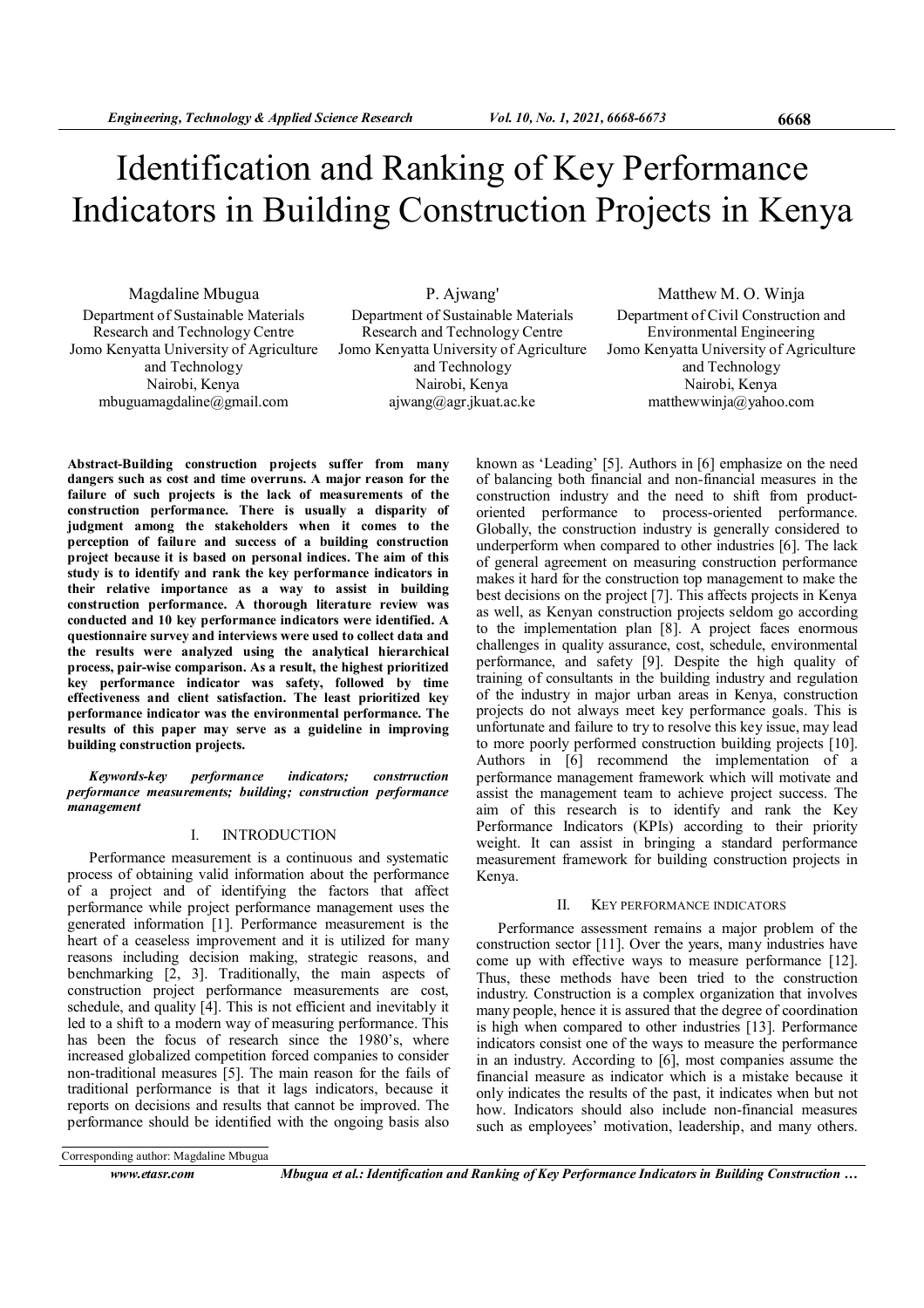According to [14], the performance indicators are defined as factors that have a major influence on the success or failure of a construction project and should be identified in order to improve the project performance. They are also referred as critical success or failure factors. The criteria in which project success/failure has often been assessed have also been called key performance indicators or dimensions [15]. Models developed to measure construction project performance are the integrated performance index, and the KPI. Good examples of KPI are:

# A. Balance Scorecard

Balance scorecard measures the performance with the main indicators which might affect the financial status of the company: customer service, internal and business processes, etc. [16].

# B. European Foundation for Quality Management (EFQM) Excellence Model

This excellence model assists in understanding and managing the complexity in business. It gives a cause-andeffect relationship between what the companies do and what results they will achieve [17]. EFQM is based on 8 concepts which are meant to improve the business performance: Result orientation, customer focus, leadership and constancy of purpose, management by processes and facts, people development and involvement, continuous innovation, learning and improvement, partnership development, and corporate social responsibility [18].

## C. Analytical Hierachial Process (AHP)

AHP is a multi-criteria decision-making method that was originally developed by Thomas Saaty. It is a tool with numerous applications in areas of planning and management [38]. AHP uses a pairwise comparison to generate weightings for criteria instead of listing and ranking their level of importance. AHP prioritizes the KPIs of a framework [38].

## D. Literature Summary

KPIs are meant to be objective and can be easily measured. Identification of the suitable quantitative interpretations and requirements on all KPIs could reduce the degree of subjectivity and biasness [7]. It should also involve different stakeholders as different stakeholders value different indicators depending on their interests in the project [6]. Authors in [6] describe the construction industry as project-based and construction project managers need to devise mechanisms to measure performance. The identified KPIs could be combined to come up with a comprehensive model. This includes examining various indicators and evaluating their impact on performance. The proposed index could be customized depending on different building projects [7]. Several studies have been conducted to come up with KPIs in construction performance. Most common used indicators have been compiled into a list in the current study. These indicators were discussed among construction professional experts with more than 15 years of experience to check the relevance of each KPI in the Kenyan building construction. Some of the KPIs became performance metrics to the main KPI. The concluded list of the 10 KPIs is shown in Table I.

| <b>KPIs</b>         | <b>Performance metrics</b>           | <b>Sources</b> |  |  |
|---------------------|--------------------------------------|----------------|--|--|
|                     | Change in cost planning.             |                |  |  |
| Cost                | Effectiveness of predictability      | $[19-24]$      |  |  |
|                     | of cost planning.                    |                |  |  |
|                     | Construction time.                   |                |  |  |
| Time                | Construction speed.                  | $[7, 19-24]$   |  |  |
|                     | On time completion.                  |                |  |  |
|                     | Defects.                             |                |  |  |
|                     | Quality control.                     |                |  |  |
| Quality             | Quality assurance.                   | $[7, 19-24]$   |  |  |
|                     | Rework factor.                       |                |  |  |
|                     | Annual accident rate.                |                |  |  |
| Safety              | Lost time accidents                  | $[19-23, 26]$  |  |  |
|                     | Client's responsiveness.             |                |  |  |
| Client satisfaction | Proper communication.                | $[19-23, 25]$  |  |  |
|                     | Environmental protection measures.   |                |  |  |
|                     | Energy saving.                       |                |  |  |
|                     | Extended building life cycle.        | [19, 20, 23,   |  |  |
| Environment         | Increased user comfort.              | 27, 28]        |  |  |
|                     | Waste management.                    |                |  |  |
|                     | Environment friendly equipment.      |                |  |  |
|                     | Clear goals.                         |                |  |  |
|                     | Knowledgeable leadership.            |                |  |  |
|                     | Appropriate management               |                |  |  |
| Team                | of internal conflicts.               | [20, 22, 23,   |  |  |
| satisfaction        | Effective communication.             | 29-32]         |  |  |
|                     | Matching employees                   |                |  |  |
|                     | to areas of expertise.               |                |  |  |
|                     | Leader's professional qualification. |                |  |  |
|                     | Leadership style.                    |                |  |  |
|                     | Technical skills.                    |                |  |  |
| Project             | Managerial skills.                   | $[6, 19-23,$   |  |  |
| leadership          | High employee relationship.          | 33, 34]        |  |  |
|                     | Management of stakeholders           |                |  |  |
|                     | Communication and collaboration.     |                |  |  |
|                     | Labor productivity.                  |                |  |  |
|                     | Machine productivity.                |                |  |  |
| Productivity        | Materials consumption.               | [20, 22, 23,   |  |  |
|                     | Utilization of advanced technology.  | 28, 35]        |  |  |
|                     | Regular equipment maintenance.       |                |  |  |
| Proper training     | Availability of skilled manpower.    | [11, 19, 22,   |  |  |
| and recruitment     | Knowledge and experience.            |                |  |  |
|                     |                                      | [23, 36]       |  |  |

#### TABLE I. LITERATURE SUMMARY OF 10 KPIs AFFECTING BUILDING CONSTRUCTION PROJECTS IN KENYA.

#### III. RESEARCH OBJECTIVES

The main objective of this research was to develop a performance index for construction building projects in Kenya. The specific objectives were:

- Identify and rank the KPIs in Kenya building construction industry.
- Integrate and quantify the KPIs in Kenya building construction Industry.

# IV. RESEARCH METHODOLOGY

The distributed questionnaire was based on three sections:

- The respondent's profile, i.e. type of organization they work for and the respondent's position in the firm.
- The respondents' construction experience and their performing measurement tools.
- Measuring and prioritizing the KPIs in building construction project.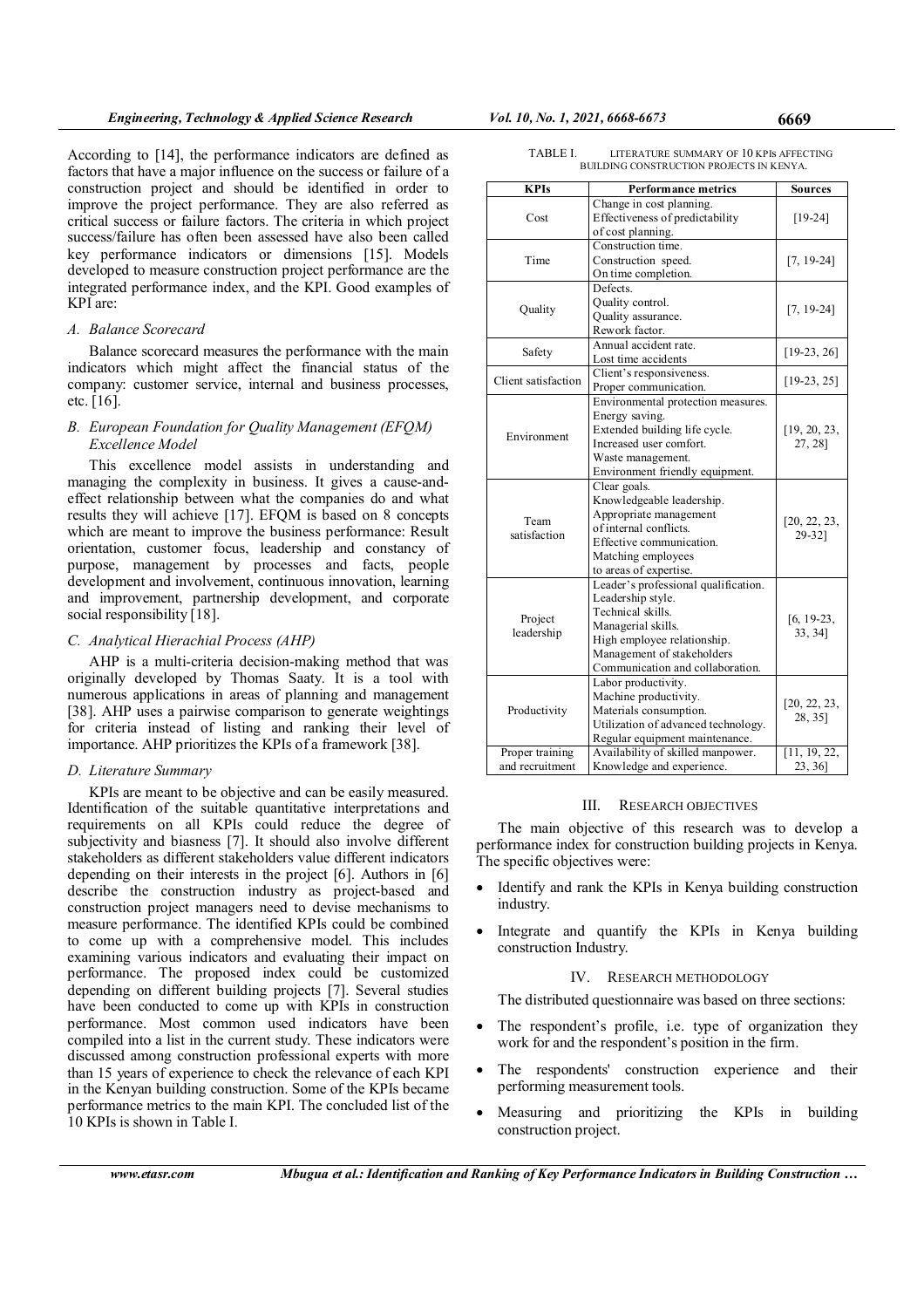A pilot study was done with 5 experienced professionals with 5-10 years of experience in construction industry and then the questionnaire was revised to reduce the required respond time. Afterwards, it was distributed to the respondents via email, WhatsApp and messages. The target population of this study was professionals in the building construction industry with at least 5 years of experience on Kenya building construction firms. The sample size of this research was based on the number of the registered professionals in Kenya. According to [36], a construction project involves developers, contractors, consultants, and sub-contractors. The sampling method used was random stratified sampling, focused on contractors, consultants, and developers. The sample size was determined by the equation in [37] that provided 95% confidence level. The sample size was found to be 172 and the random stratum sampling was 40%, 20%, and 40% of the sample size, for consultants, developers, and contractors respectively. A developer is considered as a professional company who develops a land through building construction and sells the outcome for a profit. Consultants include construction managers, architects, structural engineers, quantity surveyors, and landscape architects. The pair-wise comparison and the linear Saaty scale on the KPIs [38] were used. The printed questionnaire was filled by 13 respondents while 49 completed the online questionnaire making a total of 62 respondents, representing a response rate of 36% which is accepted and sufficient for research [39]. The data collected were 58.26%, 29.57%, and 12.17% for consultants, contractors, and developers respectively. Incomplete pair-wise comparison occurred as some of the respondents missed a comparison or stopped filling the questionnaire when they were almost done. This did not affect the study as [40] proved that one can delete 50% of comparisons with no significantly affecting the results.

## V. RESULTS AND DISCUSSION

## A. Construction Completion within the Proposed Time and Cost

The data collected show that 43% of the construction stakeholders indicated that all their building projects were completed within the proposed time and cost while 54% of them indicated the opposite, as shown in Table II.

#### B. Construction Performance Tools

As can be seen in Table III, 59% of the respondents indicated that they use performance measurement tools and

41% did not. The performance measurement tools include earned value-based management, project management software, proposed cost vis-à-vis the actual cost of the project, proposed time the vis-à-vis actual time of the project, contractor experience, and client satisfaction.

TABLE II. CONSTRUCTION COMPLETIONS WITHIN PROPOSED TIME AND COST RESULTS

| Were the construction completed<br>within the proposed time and cost? | Frequency | Percentage |
|-----------------------------------------------------------------------|-----------|------------|
| Yes                                                                   | 46        | 42.99%     |
| Nο                                                                    | 58        | 54.21%     |
| Can't remember                                                        |           | 2.80%      |

TABLE III. CONSTRUCITON PERFORMANCE TOOLS RESULTS

| Response | Frequency | Percentage |
|----------|-----------|------------|
| Yes      | 61        | 59.22%     |
| Nο       |           | 40 78%     |

# C. An Evaluation of Priorities of Key Performance Indicators

The priority of KPIs was informed by the aggregation of individual judgments. Authors in [41] define the aggregation of individual judgment as aggregation on the individual pair-wise comparisons to obtain a new judgment matrix. The aggregation of individual judgement was achieved through the geometric mean method of what each individual respondent selected as suggested in [42]. This assists group systematic decision making with a holistic vision of reality and subjacent ideas of literal thinking [41]. Table IV is the pairwise comparison matrix and total column summation was conducted for the normalization of the indices.

## D. Matrix Normalization

Matrix normalization was done by total summation of each column with judgment values. Then, each judgment value was divided by the summation. This yields the normalized score of Table IV. The average is also known as the eigen vector and it gives the priority weight of each KPI. When all the averages are added up, the summation is 1. Using the eigen value, the ranking of the KPI is achieved with the highest value being the most prioritized KPI as shown in Table V. The consistency index for this study was 0.04 which is acceptable as the acceptable consistency index should be less than 0.1 [38]. The ranking of the KPIs is shown in Table VI.

recruitment

|                                                                                                                                                                                                                    |         | СE      | TЕ     | Saf    | PL      | EP      | Prod    | <b>TS</b> | CS     | PT      |
|--------------------------------------------------------------------------------------------------------------------------------------------------------------------------------------------------------------------|---------|---------|--------|--------|---------|---------|---------|-----------|--------|---------|
| Ouality                                                                                                                                                                                                            |         | .3445   | .5188  | 0.6936 | .0998   | 1.3542  | 1.268   | 1.3514    | 0.8593 | 0.9766  |
| Cost effective                                                                                                                                                                                                     | 0.7438  |         | 0.9209 | 0.8996 | 0.5223  | .9982   | 1.1443  | 0.484     | 0.8191 | 1.2153  |
| Time effective                                                                                                                                                                                                     | 1.9275  | .0859   |        | 1.0805 | .6763   | .8709   | .1068   | 1.7076    | 0.7883 | 0.6357  |
| <b>Safety</b>                                                                                                                                                                                                      | .4418   | 1.1116  | 0.9255 |        | 1.82    | 2.1419  | 2.364   | 2.8962    | 1.696  | 1.6144  |
| Project leadership                                                                                                                                                                                                 | 0.9093  | 1.9146  | 0.5966 | 0.5495 |         | 0.8717  | 0.5293  | 0.646     | 1.1795 | 1.1236  |
| <b>Environmental performance</b>                                                                                                                                                                                   | 0.7384  | 0.5005  | 0.5345 | 0.4668 | 1.1472  |         | 0.7497  | 0.938     | 0.5861 | 1.0508  |
| Productivity                                                                                                                                                                                                       | 0.7886  | 0.8739  | 0.9035 | 0.423  | .8893   | 1.3339  |         | 1.7797    | 0.8599 | 1.9461  |
| <b>Team satisfaction</b>                                                                                                                                                                                           | 0.74    | 2.0661  | 0.5856 | 0.3453 | 1.548   | 1.0661  | 0.5619  |           | 0.6791 | 1.0993  |
| <b>Client satisfaction</b>                                                                                                                                                                                         | .1637   | .2209   | .2686  | 0.5896 | 0.8478  | .7062   | 1.1629  | 1.4725    |        | 1.6303  |
| <b>Proper training</b>                                                                                                                                                                                             | 1.024   | 0.8228  | .5731  | 0.6194 | 0.89    | 0.9517  | 0.5138  | 0.9097    | 0.6134 |         |
| Total                                                                                                                                                                                                              | 10.4771 | 11.9408 | 9.8271 | 6.6673 | 12.4407 | 14.2948 | 10.4007 | 13.1851   | 9.0807 | 12.2921 |
| O:quality, CE: cost effective, TE: time effective, Saf: safety, PL: project leadership, EP: environmental performance, Prod: productivity, TS: team satisfaction, CS: client satisfaction, PT: proper training and |         |         |        |        |         |         |         |           |        |         |

TABLE IV. COMPARISON MATRIX OF KEY PERMORMANCE INDICES

www.etasr.com Mbugua et al.: Identification and Ranking of Key Performance Indicators in Building Construction ...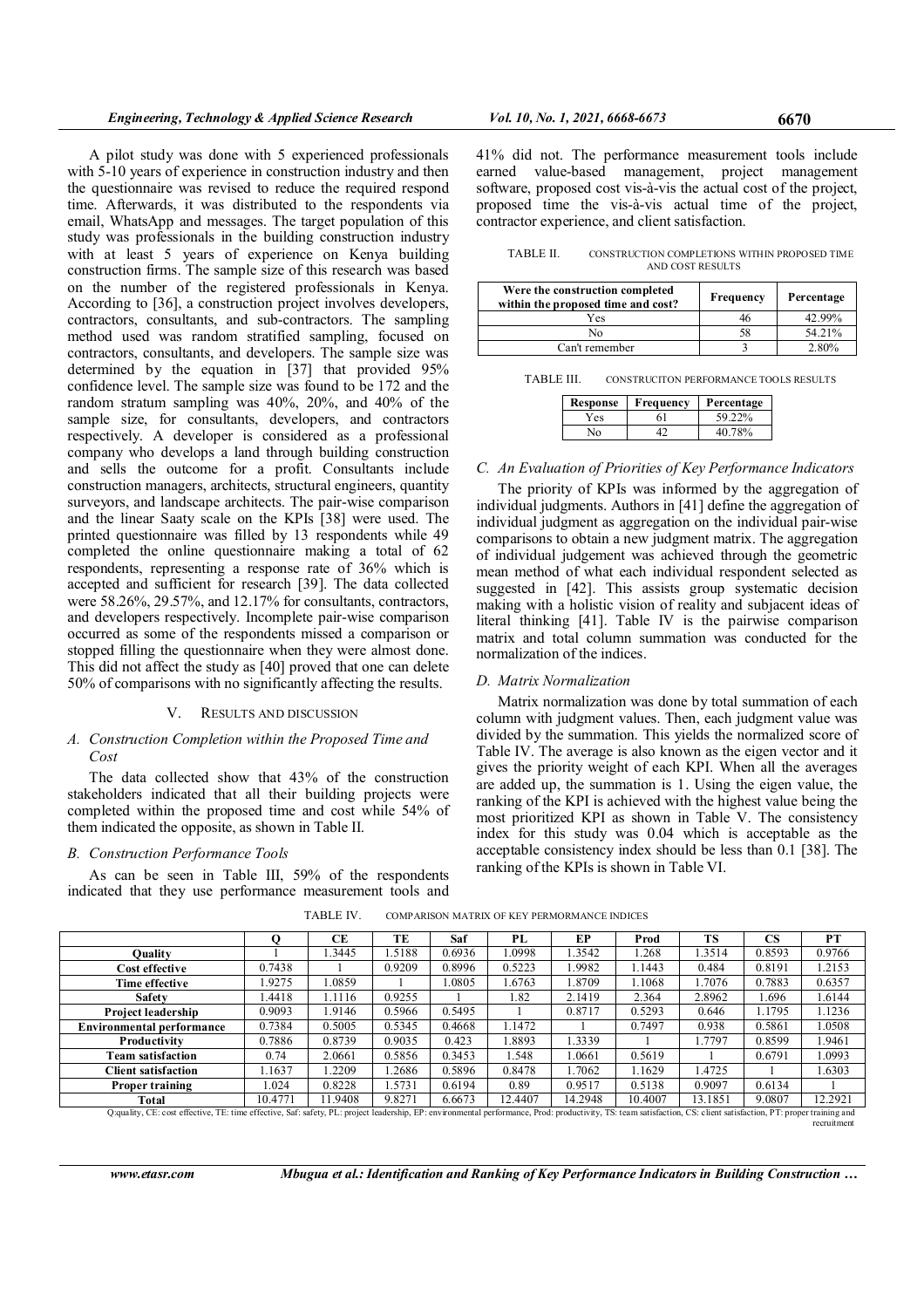TABLE V. NORMALIZATION MATRIX OF KEY PERFORMANCE INDICES

|                                  |       | CЕ    | ТE    | Saf   | PL    | EP    | Prod  | TS    | CS    | PТ    | <b>Total</b> | Avg   |
|----------------------------------|-------|-------|-------|-------|-------|-------|-------|-------|-------|-------|--------------|-------|
| Ouality                          | 0.095 | 0.113 | 0.155 | 0.104 | 0.088 | 0.095 | 0.122 | 0.102 | 0.095 | 0.079 | 1.048        | 0.105 |
| Cost effective                   | 0.071 | 0.084 | 0.094 | 0.135 | 0.042 | 0.140 | 0.110 | 0.037 | 0.090 | 0.099 | 0.901        | 0.090 |
| Time effective                   | 0.184 | 0.091 | 0.102 | 0.162 | 0.135 | 0.131 | 0.106 | 0.130 | 0.087 | 0.052 | 1.179        | 0.118 |
| <b>Safety</b>                    | 0.138 | 0.093 | 0.094 | 0.150 | 0.146 | 0.150 | 0.227 | 0.220 | 0.187 | 0.131 | 1.536        | 0.154 |
| <b>Project leadership</b>        | 0.087 | 0.160 | 0.061 | 0.082 | 0.080 | 0.061 | 0.051 | 0.049 | 0.130 | 0.091 | 0.853        | 0.085 |
| <b>Environmental performance</b> | 0.070 | 0.042 | 0.054 | 0.070 | 0.092 | 0.070 | 0.072 | 0.071 | 0.065 | 0.085 | 0.692        | 0.069 |
| Productivity                     | 0.075 | 0.073 | 0.092 | 0.063 | 0.152 | 0.093 | 0.096 | 0.135 | 0.095 | 0.158 | 1.033        | 0.103 |
| Team satisfaction                | 0.071 | 0.173 | 0.060 | 0.052 | 0.124 | 0.075 | 0.054 | 0.076 | 0.075 | 0.089 | 0.848        | 0.085 |
| <b>Client satisfaction</b>       | 0.111 | 0.102 | 0.129 | 0.088 | 0.068 | 0.119 | 0.112 | 0.112 | 0.110 | 0.133 | .085         | 0.108 |
| <b>Proper training</b>           | 0.098 | 0.069 | 0.160 | 0.093 | 0.072 | 0.067 | 0.049 | 0.069 | 0.068 | 0.081 | 0.825        | 0.083 |
| Total                            | .000  | .000  | .000  | .000  | .000  | .000  | 1.000 | .000  | .000  | .000  | 10.000       | 1.000 |

Q:quality, CE: cost effective, TE: time effective, Saf: safety, PL: project leadership, EP: environmental performance, Prod: productivity, TS: team satisfaction, CS: client satisfaction, PT: proper training and recruitment

| TABLE VI. | <b>KEY PERFORMANCE INDICES RANKING</b> |
|-----------|----------------------------------------|
|-----------|----------------------------------------|

| KPI                              | Ranking | Priority weight |
|----------------------------------|---------|-----------------|
| <b>Safety</b>                    |         | 0.154           |
| <b>Time effective</b>            | 2       | 0.118           |
| <b>Client satisfaction</b>       | 3       | 0.108           |
| Ouality                          |         | 0.105           |
| Productivity                     | 5       | 0.103           |
| <b>Cost effective</b>            | 6       | 0.090           |
| <b>Team satisfaction</b>         |         | 0.085           |
| <b>Project leadership</b>        | 8       | 0.085           |
| Proper training and recruitment  | 9       | 0.083           |
| <b>Environmental performance</b> | 10      | 0.069           |
| Total                            |         | 1.000           |

Safety is the most and environmental performance is the least prioritized KPI. Notably, this research result is not consistent with the traditional iron triangle (cost, time, and quality) as the primary indicators for building construction performance. The top three indicators include only one factor from the iron triangle, time effectiveness. This is in contrast with the findings in [7] and is an indication that the building construction industry in Kenya has already incorporated nonfinancial measures in performance measurement and this needs to be reflected in the current methodologies. The least three prioritized indicators are project leadership, proper training and recruitment, and environmental performance which are nonfinancial measures. This results supports most research studies that have identified non-financial measures as the least prioritized [7]. Productivity was ranked as the 5th important indicator, contradicting the findings in [6], which show that productivity has insignificant impact on project performance. The KPIs are similar to the UK KPI report that has been globally used to measure construction performance as it includes cost, time, safety, productivity, client satisfaction, and quality [43]. The current study added more KPIs such as environmental performance, proper training and recruitment, and project leadership, because over the past 10 years, Kenya has been promoting clean and sustainable environment and this has led to authorities such as the NEMA (National Environment Management Authority) to be involved in building construction project approvals. The boards that regulate construction professionals in Kenya have also increased in the last 20 years while currently there is a draft bill that regulates construction professionals. The prioritized KPIs can be integrated to come up with a proposed index that could be used as a guideline in assessing the final outcome of KPIs and the general performance of a building construction project [7].

#### VI. CONCLUSION AND RECOMMENDATIONS

The current study confirmed that most construction professionals based the performance of building projects on their opinion which is subjective, biased, and varying across all stakeholders in the same project. This was evidence of the need of this research and the knowledge gap it fills. Safety, time effectiveness, and client satisfaction were most important to most professionals, differentiation the results from traditional performance measurements which focus on the financial measure as the most important KPI. The results support the need to explore modern performance measures, including the reported leading indicators. Quality, which belongs to the iron triangle, was ranked only fourth, below client satisfaction and safety, while proper training and environmental performance were among the KPIs ranked least. These KPIs are social factors, they affect the community and society at large. Most construction professionals (57%) have ways of measuring their performance, however most tools are personal indices or just focus on one indicator in the project. And though this is a big percentage, 41% is also a big number of construction professionals who need to be able to measure their performance. A performance that cannot be measured, cannot be improved.

National Construction Authority (NCA) is the regulatory board for contractors in Kenya, and has categorized contractors based on the cost of the projects they have done, with the lowest cost being NCA grade 8 and the highest cost being NCA grade 1. It could be an opportunity for the NCA to increase transparency within the construction industry by grading them according to their performance within the building construction industry. This could enhance the fair competition among the contractors and build confidence of the clients on what the contractors can achieve within their projects. The limitation of this research was that although the number of respondents was acceptable to carry out the analysis, it was rather low. Further research should be conducted on the way KPIs relate to each other and the impact each can cause to the others.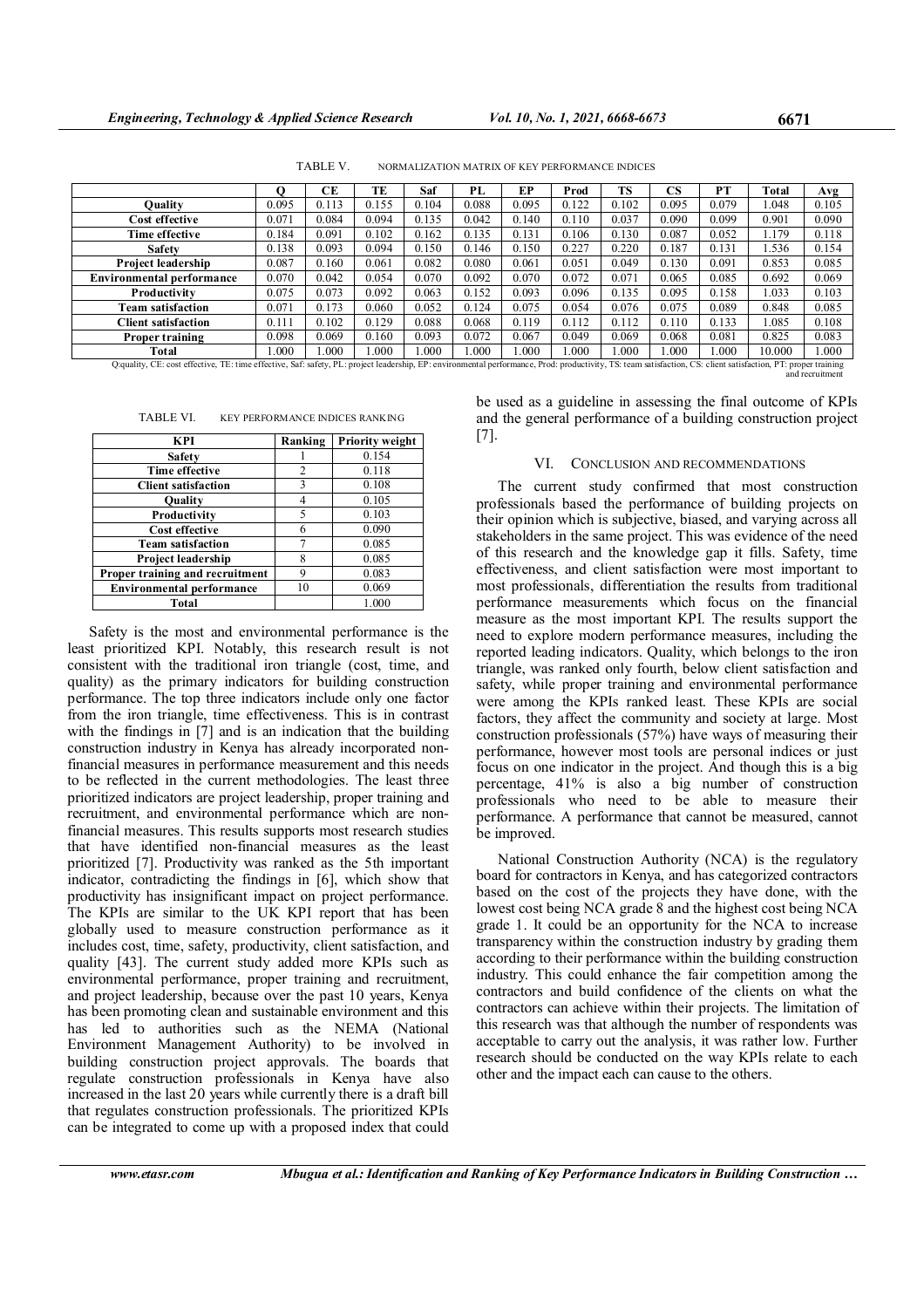#### **APPENDIX**

#### Questionnaire

This questionnaire aims to collect information related to indicators that have an important impact on perceptions of building project success. This will help in developing a performance index framework for building construction projects in Kenya.

Kindly answer the following questions according to the instructions.

Section A: Respondent Profile

Respondents' position in the firm

Consultant [ ] Contractor [ ] Developer [ ]

What type of organization do you work for?

Government  $\lceil \cdot \rceil$  Non-Government Organization  $\lceil \cdot \rceil$  Private Firms  $\lceil \cdot \rceil$ Other (specify)……………………………….….

How long have you been involved in building construction projects?

Less than 5 years [ ] between 5 to 20 years [ ] above 20 years [ ]  $don't remember$  [ ]

Section B: Respondent's construction experience

How many construction projects have you or your firm been involved in?

Less than  $2 \lceil \cdot \rceil$  Between 2 and  $5 \lceil \cdot \rceil$  Between 5 and  $10 \lceil \cdot \rceil$ More than  $10$  [ ] Can't remember [ ]

Were all these construction projects completed within the initial contract period and sum?

Yes [ ] No [ ] Can't remember [ ]

Do you have any method in measuring the construction performance of your project?

Yes[] No[] If yes, which method is it?

Section C: Ranking of Key Performance Indicator

To what extent do the following factors affect performance management in comparison to each other in building construction in Kenya? Table I explains the intensity of importance against the scale used.

#### EXPLANATION OF THE SCALE USED IN THE QUESTIONNAIRE

| Intensity of<br>importance | <b>Definition</b>                                                 | <b>Illustration</b> / example                                                                  |
|----------------------------|-------------------------------------------------------------------|------------------------------------------------------------------------------------------------|
| 1                          | Equal importance<br>(equal)                                       | Element a and b are equally<br>favored                                                         |
| 3                          | Moderate importance of<br>one over the other<br>(slightly favors) | Slightly favor element a over                                                                  |
| 5                          | Essential importance<br>(strongly favors)                         | Strongly favor element a over                                                                  |
| 7                          | Demonstrated<br>importance (very strong)<br>favors)               | Element a is favored very<br>strongly over b                                                   |
| 9                          | Absolute importance<br>(extreme favor)                            | The evidence favoring<br>element a over b is of the<br>highest possible order of<br>importance |

#### Example:

Quality (9) (7) (5) (3) (1) (3) (5) (7) (9) Cost effective Quality is very strongly favored compared to cost effective

Time effective (9) (7) (5) (3) (1) (3) (5) (7) (9) Quality

Quality is slightly favored compared to time effective.

This is the scale that was used to compare the KPIs below.

Quality vs Cost effective, Quality vs Productivity, Quality vs Time effective, Quality vs Safety, Quality vs Team satisfaction, Quality vs Client satisfaction, Quality vs Environmental performance, Quality vs Project leadership, Quality vs Proper training, Cost effective vs Time effective, Cost effective vs Environmental performance, Cost effective vs Client satisfaction, Cost effective vs Team satisfaction, Cost effective vs Project leadership, Cost effective vs Safety, Cost effective vs Productivity, Cost effective vs Proper training, Time effective vs Safety, Time effective vs Project leadership, Time effective vs Productivity, Time effective vs Proper training, Time effective vs Environmental performance, Time effective vs Client satisfaction, Time effective vs Team satisfaction, Safety vs Team satisfaction, Safety vs Client satisfaction, Safety vs Proper training, Safety vs Environmental performance, Safety vs Project leadership, Safety vs Productivity, Project leadership vs Productivity, Project leadership vs Client satisfaction, Project leadership vs Proper training, Project leadership vs Environmental performance, Project leadership vs Team satisfaction, Environmental performance vs Productivity, Environmental performance vs Client satisfaction, Environmental performance vs Team satisfaction, Environmental performance vs Proper training, Productivity vs Proper training, Productivity vs Client satisfaction, Productivity vs Team satisfaction, Team satisfaction vs client satisfaction, Team satisfaction vs Proper training, Client satisfaction vs Proper training

#### **REFERENCES**

- [1] S. J. Sonson, U. Kulatunga, and C. Pathirage, "Performance measurement and management in construction : a conceptual framework," in 13th International Postgraduate Research Conference, University of Salford, UK, Sep. 2017, pp. 516–528.
- [2] V. T. Luu, S.-Y. Kim, and T.-A. Huynh, "Improving project management performance of large contractors using benchmarking approach," International Journal of Project Management, vol. 26, no. 7, pp. 758–769, Oct. 2008, https://doi.org/10.1016/j.ijproman.2007.10.002.
- [3] M. Kagioglou, R. Cooper, and G. Aouad, "Performance management in construction: a conceptual framework," Construction Management and Economics, vol. 19, no. 1, pp. 85–95, Jan. 2001, https://doi.org/10.1080/01446190010003425.
- [4] A. M. Ghalayini and J. S. Noble, "The changing basis of performance measurement," International Journal of Operations & Production Management, vol. 16, no. 8, pp. 63–80, Jan. 1996, https://doi.org/10.1108/01443579610125787.
- [5] B. Maskell and B. Baggaley, Practical lean Accounting. New York, USA: Productivity Press, 2004.
- [6] P. V. Ingle and G. Mahesh, "Construction project performance areas for Indian construction projects," International Journal of Construction Management, Feb. 2020, https://doi.org/10.1080/15623599.2020. 1721177.
- [7] H. Mansour, E. Aminudin, B. Omar, and A. Al-Sarayreh, "Development of an impact-on-performance index (IPI) for construction projects in Malaysia: a Delphi study," International Journal of Construction Management, May 2020, https://doi.org/10.1080/15623599.2020. 1762036.
- [8] H. N. Mbaluku and H. Bwisa, "Delay factors in construction project implementation in the public sector; A case study of the Kenya Agricultural Research Institute construction projects," presented at the 1st JKUAT-SHRD Research Conference, Kenya, 2013.
- [9] M. Githenya and K. Ngugi, "Assessment of the determinants of implementation of housing projects in Kenya," European Journal of Business Management, vol. 1, no. 11, pp. 230–253, 2014.
- [10] M. Muguchu, *Access to credit and financial performance in projects*, 2012.
- [11] M. Mwangi, "Factors Influencing Performance of Contractors in the Road Construction Sector: Case of Selected Contractors in Kenya," M.S. thesis, University Of Nairobi, Nairobi, Kenya, 2016.
- [12] N. Kim, M. Park, H. S. Lee, and S. Roh, "Performance management method for construction companies," in 24th International Symposium